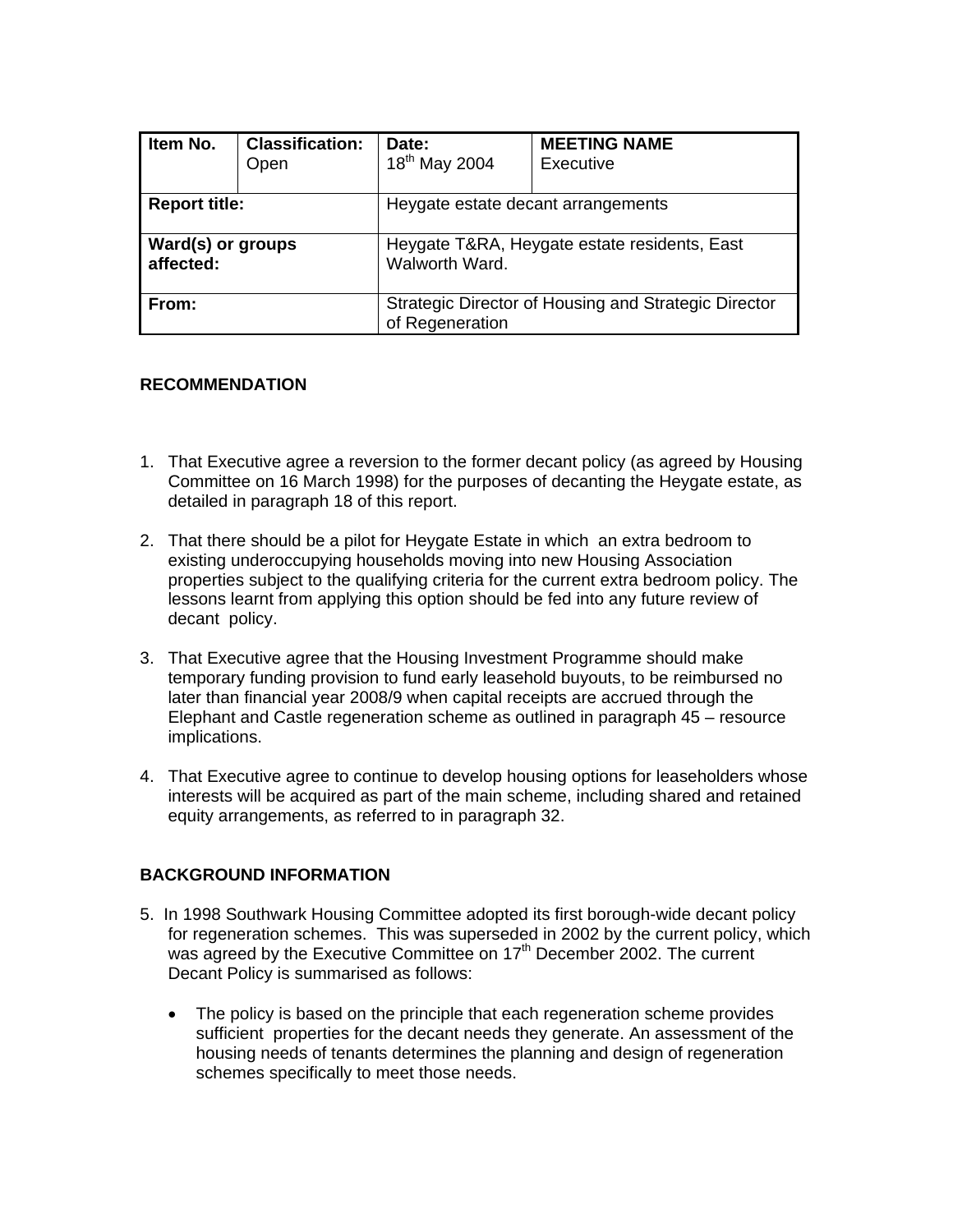- Therefore there is no option to move to other properties outside the scheme, no areas of choice, no choice of landlord as part of the decant
- Tenants are required to move only once.
- Tenants in arrears are eligible for transfer if they are complying with the terms of suspended possession order.
- Until a replacement property is ready to move into, the tenant can remain on the transfer list for a move to elsewhere in borough. However, if the tenant is not moved in this way by the time decanting starts, he/she will be required to move to a replacement property. A transfer application can be started again from the replacement property.
- The decant policy does not allow for an extra bedroom in replacement property for under-occupiers. However, under-occupiers who qualify for the Under-Occupation Initiative can register for a move under this to a smaller property elsewhere in borough, assisted by financial incentives. Should they not have moved under this scheme before the decant date, tenants will be required to move to replacement properties within the regeneration scheme. In practice this situation should only arise where the tenant has refused 'under-occupation' offers.
- Where tenants' needs change between registration and handover of replacement properties, households will need to be registered on the transfer list. If no transfer offer is forthcoming in time, an allocation will be made in the first instance to the replacement property originally identified.
- Freeholders or leaseholders may be re-housed, if after buyout, they are not in a position to purchase another suitable property in Southwark on the open market. This is assessed through the Management Needs Panel.
- 6. This policy had been proposed by the Decant Working Party which had met during 2001-2. Problems experienced during a number of decant schemes eg Peckham Partnership had prompted the Council to undertake this policy review. The Working Group included tenant and leaseholder representatives, and the policy was subject to consultation with Neighbourhood Forums, Project Teams, Tenant Council and Leaseholder Council.
- 7. One major advantage identified with the new approach was that the new-build (or refurbished) homes would be set aside for tenants. To apply the extra bedroom policy to the new proposals was deemed to add to the cost of the regeneration scheme – the alternative approach of allowing moves under the Under-Occupation Initiative up until actual decanting was agreed instead.
- 8. The decanting and demolition of the Heygate estate is central to the wider plans for the redevelopment of the Elephant and Castle, as contained within the 'Framework for Development for the Elephant and Castle', endorsed by the Executive on 19 February 2004. The Elephant and Castle scheme is intended to create a new town centre with new commercial and leisure facilities served by a new transport interchange, and 5300 new homes, including 1100 replacement properties for the Heygate estate. The Framework identifies approximately 20 potential sites on which the council, in partnership with housing associations, is proposing to produce high quality replacement units for Heygate residents who wish to remain in the area.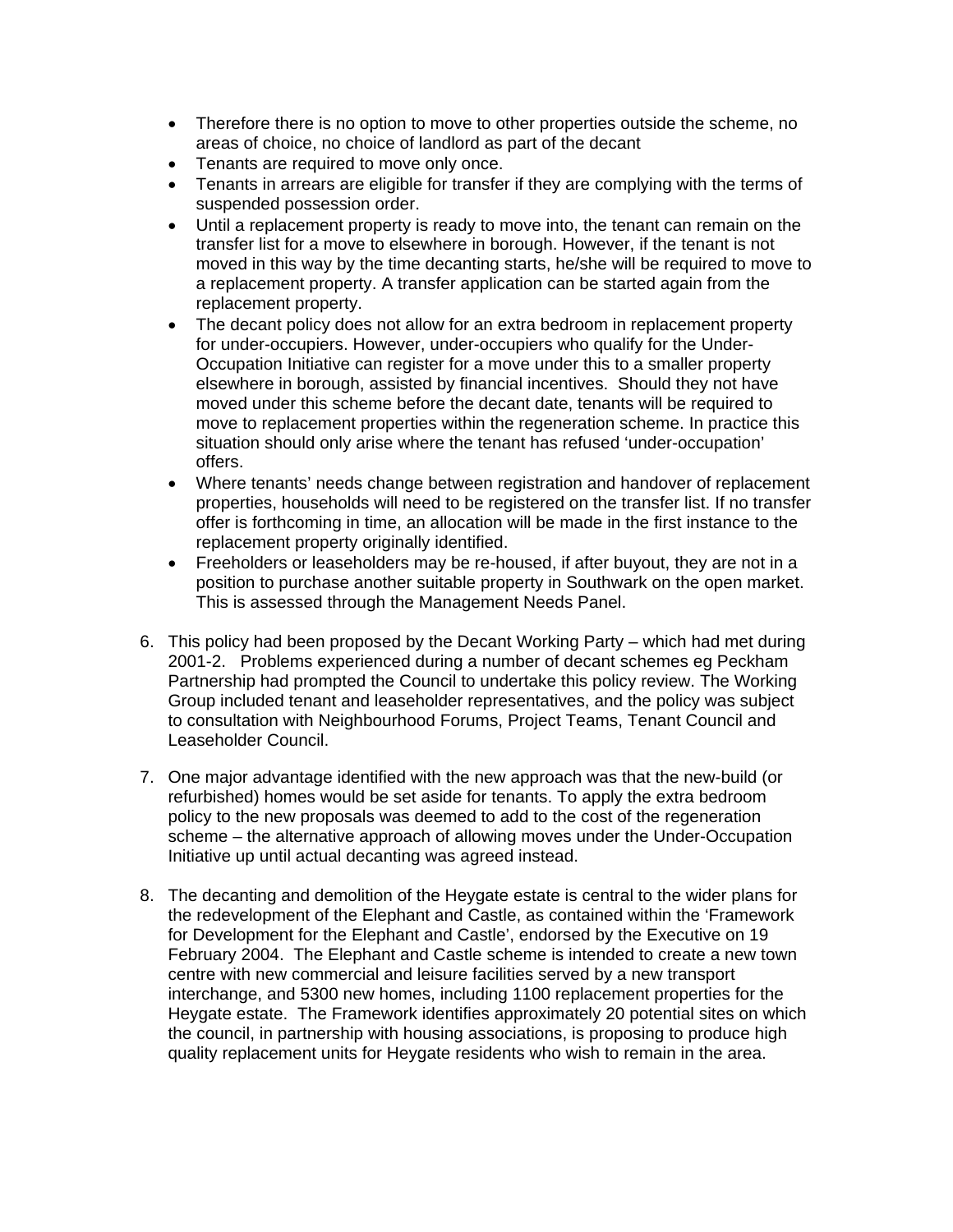- 9. On 17 June 2003 the Executive considered and approved the report entitled 'Elephant and Castle – Procurement Arrangements for Development of Early Housing Sites' which stated that 'the Council reaffirms its existing commitment to replace the social housing capacity of the Heygate estate ie. 1100 net units' and 'Heygate tenants will be offered priority allocations of the new replacement housing'. The Executive confirmed that the Council needed to agree a decant policy for the Elephant and Castle that would meet the needs of those tenants who may not wish to move to new accommodation in the surrounding area, in accordance with the following principles:
	- a. Every secure tenant on the Heygate estate is to be offered a nomination to a new RSL home of a size and specification suitable for their assessed housing needs, and with access to an additional bedroom for qualifying underoccupiers. *(This is a variation to current decant policy).*
	- b. Where a tenant expresses a specific requirement to remain as a Council tenant one reasonable offer of alternative council property elsewhere in the borough will be made to that household. *(This is a variation to current decant policy).*
	- c. In the case of a leaseholder who is demonstrably unable to secure alternative accommodation on the basis of the compensation due to be paid by the Council, that household will be offered re-housing. *(This is in line with current decant policy).*

This variation to the current decant policy (b) was proposed in recognition of the need to decant Heygate over a short period and the timescales for the availability of replacement homes.

10. The development of a decant strategy for Heygate has been informed by the views of residents. In 1999 the Council commissioned a survey by MORI to follow up an option appraisal undertaken prior to establishing the Southwark Estates Initiative. The survey found that 70% of Heygate residents expressed a wish to move to a new home on the site of the Heygate estate. The MORI findings were backed up by a housing needs survey of Heygate tenants undertaken between June and December 2002 whose primary aim was to help assess the development capacity of the early sites. In the context of the Heygate proposals, tenants were also asked about their wish to be re-housed in the area. The majority of the tenants interviewed (80% of the estate) expressed a desire to remain in the Heygate/Elephant and Castle area. Leaseholders and residents of the Kingshill sheltered unit were not included in the survey and will be visited separately. A further consultation exercise was run by Marketlink consultants in 2003 and found that on the Heygate estate, 52% of the respondents liked the re-housing proposals and 31% were neutral.

## **KEY ISSUES FOR CONSIDERATION**

#### *Development issues*

11. The Elephant & Castle is a complex, large scale and high profile scheme with local and regional significance. The demolition of the Heygate estate is a key component of the overall project and will need to be carefully choreographed to avoid delays to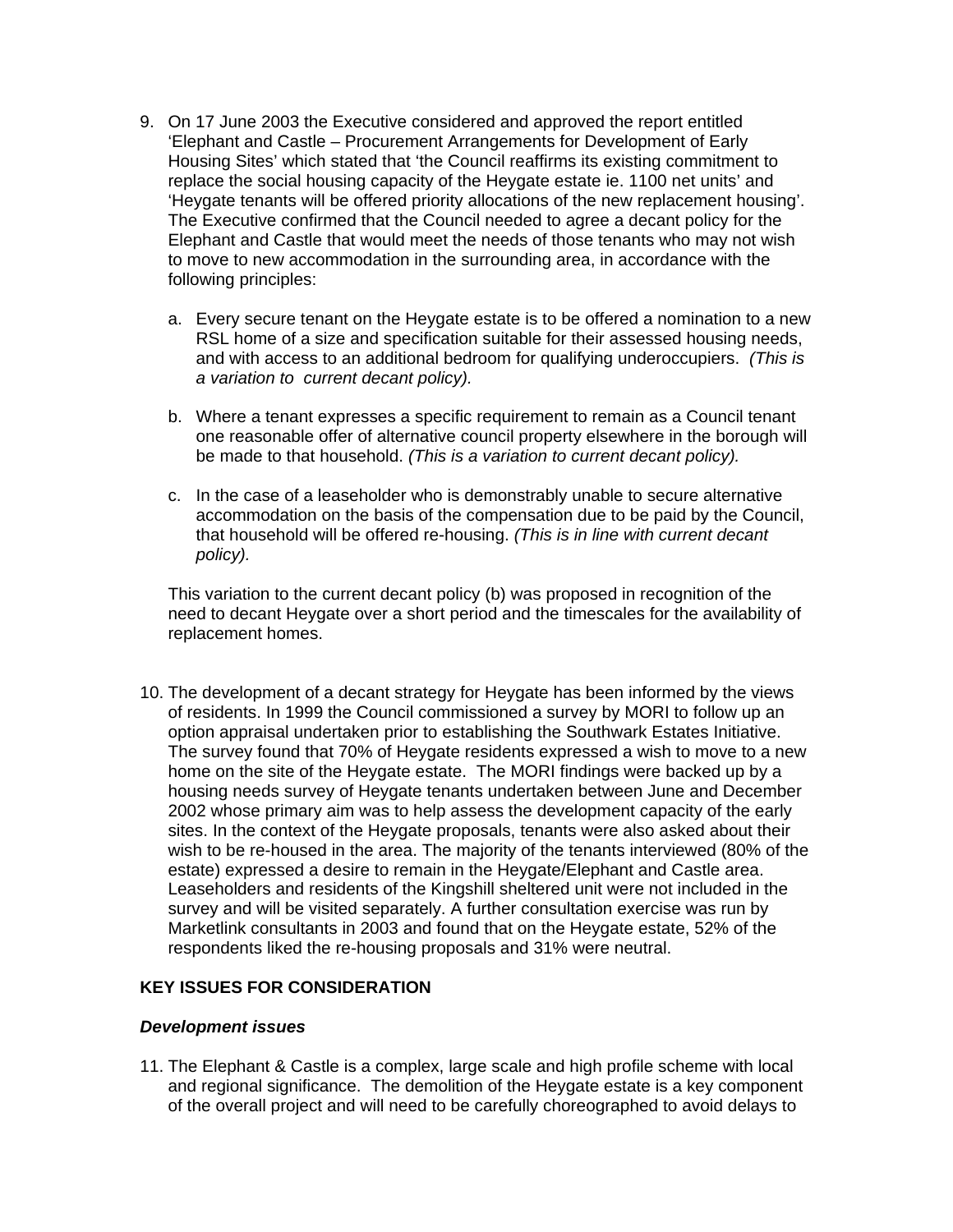the redevelopment of the wider area. A development programme has yet to be worked out in detail, but it is envisaged that the estate will be demolished in phases, and broadly from south to north. The blocks south of the line of Heygate Street ie Swanbourne, Wansey Street, Kingshill Wingrave and 43 – 53 Rodney Road will in all likelihood be first. Of the other blocks - Ashenden, Claydon, Marston, Cuddington, Chearsley and Risborough, some will also be in Phase one, the remainder in Phase 2. The Council will need to ensure that the new housing developed on the early sites is designed to meet the needs and aspirations of Heygate decants, and that completions of new units are programmed to coincide with the phased demolition and redevelopment of the existing estate. Any phasing sequence will require careful management to ensure that small numbers of residents are not left for any length of time in largely empty blocks and using the option of rehousing into existing council units will assist in achieving this.

12. An indicative outline programme for development and decant is provided below:

| <b>Phase 1</b>    |                                                                                                                                               |
|-------------------|-----------------------------------------------------------------------------------------------------------------------------------------------|
| Spring 2004       | Agree amended decant policy for Heygate.<br>Commence Heygate referencing.<br>Start selection of RSL partner(s) for Heygate replacement sites. |
| Mid to late 2004  | Submission of planning applications for early housing sites.                                                                                  |
| Late 2004         | Start on site pilot development at Wansey Street car park.                                                                                    |
|                   | Late '04/early '05 Commencement of decant, using new Wansey Street units and<br>council relets                                                |
| Mid to late 2005  | <b>Completion of Wansey Street</b>                                                                                                            |
| <b>Early 2006</b> | Start on site first units on the 20 Heygate replacement sites.                                                                                |
| Mid 2008          | Completion of first of 20 Heygate replacement sites and first<br>phase decanting of Heygate.                                                  |
| Late 2008         | Demolition and redevelopment of first phase of Heygate estate                                                                                 |
| Phase 2           |                                                                                                                                               |
| Mid 2010          | Completion of Heygate replacement homes. Referencing to<br>commence at date to be arranged.                                                   |

- 13. It is proposed that the development sequence will commence with new Housing Association properties being constructed on the 20 council owned sites identified in the Framework for Development. The sites are in four main clusters - Harper Road, Rodney Road, St Mary's Churchyard and South Newington. They are assessed to have a total development capacity of 700 affordable rented units, as well as 300 or so units for outright or intermediate sale to provide cross subsidy. As there is a commitment to re-provide 1100 rented units, the remaining 400 will be constructed in a later phase, on Heygate land cleared by the first phase. Any of the new properties that are not required for Heygate decant will be allocated to households on the housing list. An additional advantage of amending policy will help mitigate any issues caused by planning and contractual delays resulting from the multiple site development approach.
- 14. The process of selecting one or more housing association partners to develop the Heygate replacement units will commence in Spring 2004. Submissions will be invited under the EC Procurement Rules commencing with an advertisement to be placed in the European Journal (OJEC). Officers are currently developing the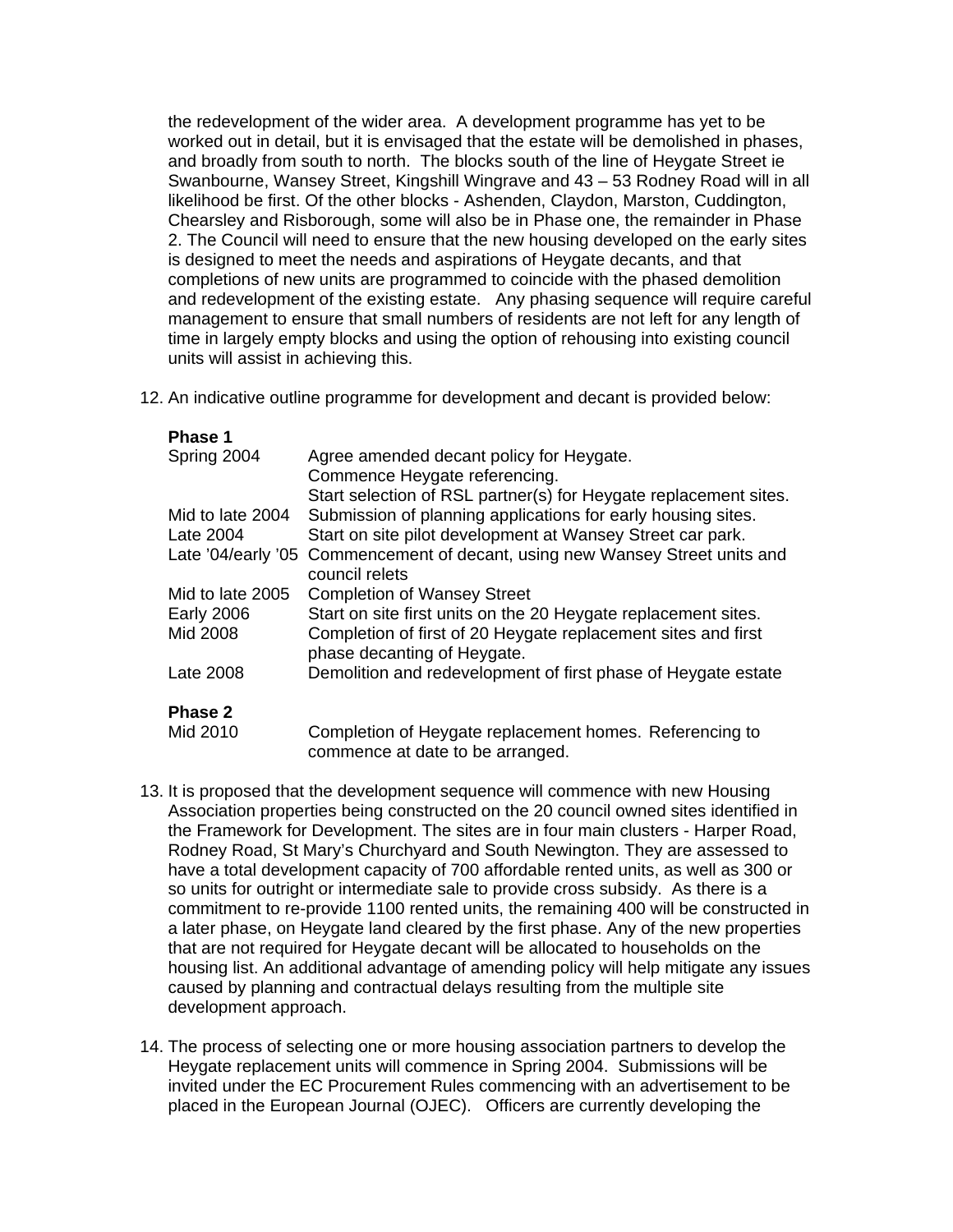selection criteria, which will include financial, organisational and management performance as well as a track record of developing quality schemes with a high level of resident involvement. Housing Associations will also be selected on their ability to cross subsidise the affordable housing provision by using a combination of housing for sale and their own internal subsidy.

15. It is anticipated that no Housing Corporation Social Housing Grant will be available for the development of the 1100 Heygate replacement units, because the criteria for funding is to provide additional affordable homes rather than replacement ones. Although the regeneration of the Elephant and Castle area will provide an increase in the number of affordable units in the area, it is assumed that housing associations will fund the developments by making use of the free, or reduced value land and will cross subsidise the affordable housing from the development of housing for sale.

#### *Decant Issues*

- 16. The current decant policy has many strengths based as it is on previous experience of decant schemes. However, an orderly decant of Heygate will need a more flexible approach, including the use of lettings of council properties, to recognise the importance of the Heygate Estate in the delivery of the wider Elephant and Castle project.
- 17. As there is no Council new build proposed within the scheme, if the 2002 decant policy were applied there would be no option for Heygate residents to be offered a Council tenancy, which would be in conflict with the principle agreed by the Executive in June 2003.
- 18. An additional concern has come to the fore amongst the Heygate tenants regarding the current decant proposals. This particularly concerns tenants who are currently under-occupying and who under the current decant proposals will not be entitled to move to a property with an additional bedroom over and above their family's needs. In order to address this concern it is proposed that the policy be amended to include the ability to offer an extra bedroom above assessed need to underoccupying households moving to new Housing Association homes built as part of the Elephant and Castle regeneration scheme. The criteria which applies to the current extra bedroom policy (i.e. that they need to have a clear rent account) will apply. The advantage of such an approach is that it would provide an incentive for people to accept properties on an assured tenancy and would have consequent potential reduction in the call on the council stock. There are also possible management advantages of having new developments underoccupied. The application of this policy could lead to additional costs and reductions in density of developments. However the potential impact of the policy is unknown at this stage, it is proposed that it be piloted on the decant scheme at Heygate. The lessons learnt from the scheme could then be incorporated into any future review of the decant policy.
- 19. It is recommended therefore that the Council re-adopts the 1998 decant policy for the Heygate estate, with a variation of offering an extra bedroom for under-occupiers in new build properties. The effect of applying the 1998 policy to Heygate would be: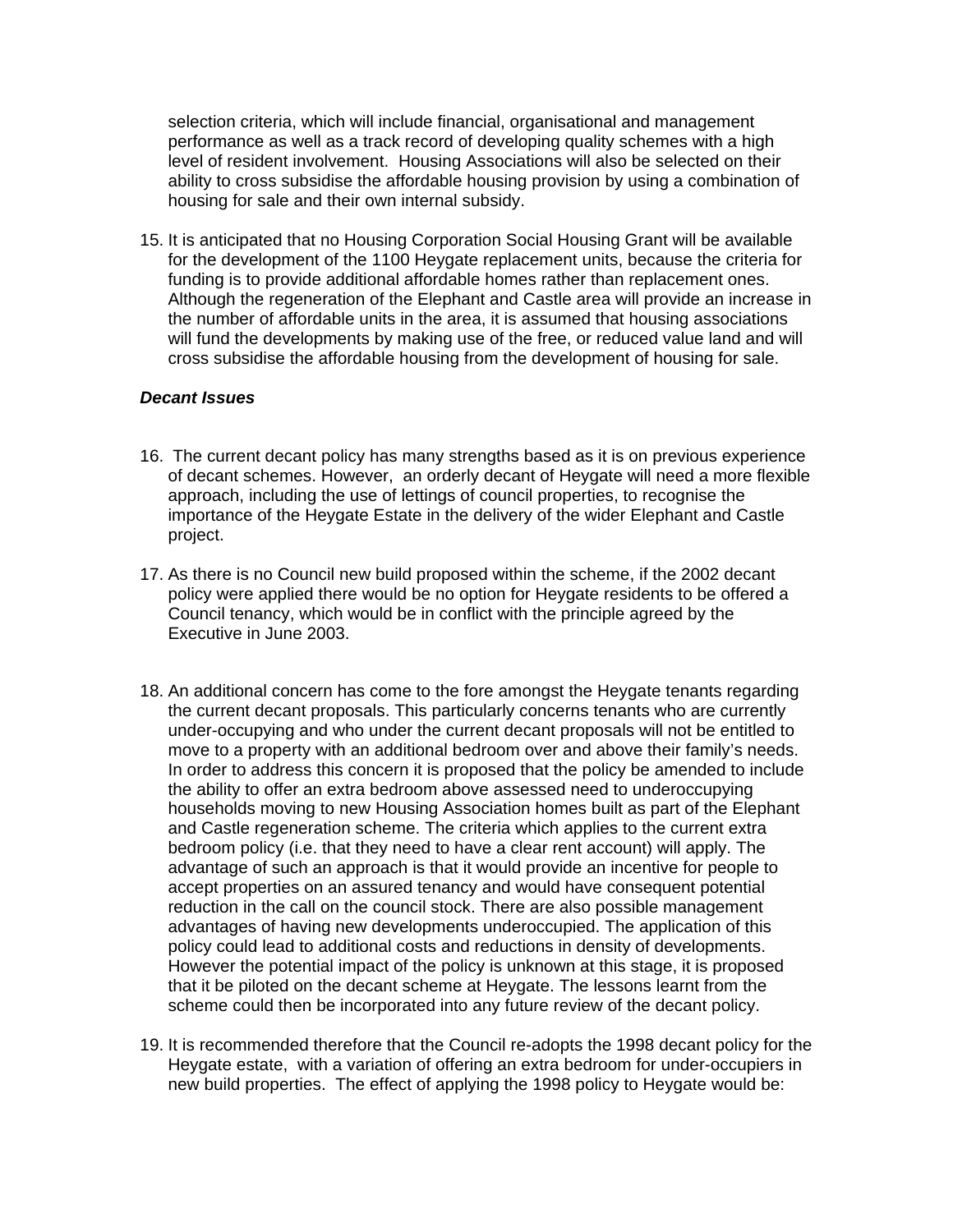- a) Tenants to be decanted would have a choice between moving away from their estate to an existing Council property (i.e. a re-let) elsewhere the borough, or moving to a new-build property within the regeneration scheme, which would have an alternative landlord.
- b) If tenants expressed a preference for a permanent move to a Council property elsewhere in borough, then their 'reasonable aspirations' would be taken into account (*eg. floor level, garden or property type as in their existing property)*, as allowed by the Council's available resources. These tenants would need to identify at least 6 lettings areas in the borough for such a move.

Tenants moving to an existing Council property elsewhere in borough who are underoccupying and not in rent arrears may be offered an extra bedroom over their assessed needs. On a pilot basis this will also be possible for tenants moving to the new HA property provided as part of the scheme. This would be subject to availability of resources. First priority would be given to those moving to their correct bed size; consequently those wanting an extra bedroom would be likely to wait longer for a move. If a tenant refuses an offer, in exceptional circumstances, the Housing Options Manager would have the discretion to make a further offer, up to the date of the Court hearing.

- c) Freeholders or leaseholders will be offered re-housing if, after buyout, they were not in a position to purchase another suitable property on the open market. Under these circumstances, leaseholders will receive the same treatment as tenants.
- d) If opting for new build, tenants would not have the right to choose between Council or HA property, because all the new build properties would be HA.

This approach has the merit therefore of allowing both a choice of landlord and allowing for an extra bedroom for under-occupiers .

- 20. The reversion to the above policy for Heygate would allow the Council to make one offer of a Council re-let to all those Heygate tenants who express a preference to remain a Council tenant.
- 21. Tenants will be required to make a binding decision at the time their application is registered whether they wish to be re-housed in a new housing association property provided within the scheme or in a Council re-let elsewhere in the borough. Tenants who elect to be re-housed in a Council re-let would be allowed areas of choice based on the Council's Allocations policy – at present 6 Neighbourhood areas.
- 22. Until full scale referencing of Heygate residents commences, it is too early to determine accurately the level of demand on the estate to remain as Council tenants, although it is anticipated that most will prefer the new build option. Referencing has been programmed to commence early in 2004. However an Executive decision on decanting is required in advance of this exercise, to enable officers to provide Heygate residents with clear and unambiguous re-housing options.
- 23. Adopting a more flexible approach for decanting the Heygate Estate than the current policy should ensure that tenants choosing a Council relet property have moved out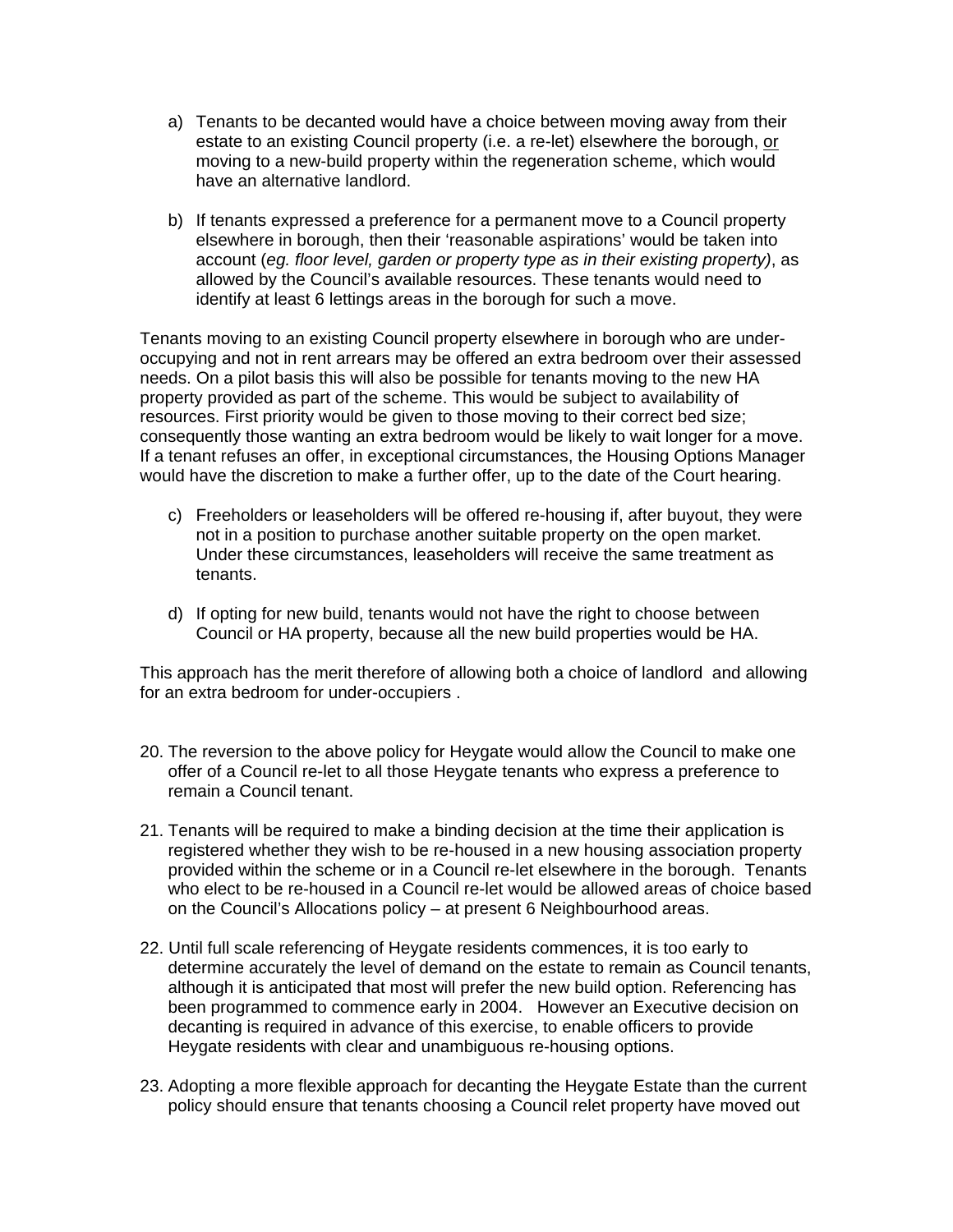before the last of the replacement properties on the 20 nearby sites are completed in 2008. This should avoid the danger that only one or two tenants remain in occupation, refusing offers because of unrealistic expectations and delaying contract start dates. The proposed flexible approach does however require a longer decant period than allowed in previous major Council decant schemes. This is reflected in the proposal that Phase 1 of the Heygate decant will take place over 3 years from 2005 – affecting the first 700 properties.

- 24. The proposed longer decant phases also spread the demand from Heygate tenants for relet properties across the borough over a greater number of years. This therefore will mean less effect for other applicants on the Housing List whilst the decant takes place – and before the last of the 1100 Heygate replacement become available for general lettings. The longer phases will however have the effect of pepperpotting empty properties across the blocks – unless they can be used on a short term basis for homeless families.
- 25. New lettings on the Heygate estate ceased in early 2001. Of the 1212 properties on the Heygate, 132 are leasehold and 180 are currently void or pending. Of the 180 void properties, 159 are being used as temporary homeless accommodation, and 19 of the 34 sheltered flats within the Kingshill block are vacant, but not being used as temporary accommodation. It is likely that the number of tenanted properties on the estate will continue to fall, prior to the commencement of active decanting.
- 26. The Council's commitment to reprovide a minimum of 1100 affordable rented units through the Elephant and Castle regeneration scheme will remain constant regardless of the number of Heygate decants who take up the offer of a Council tenancy outside of the scheme. There will be affordable properties generated from Section 106 agreements on private housing developments in the Elephant and Castle area. Properties for rent can be provided within these developments by Housing Associations working to the same standards as those building on the council owned sites.

#### *Leaseholder Issues*

- 27. It is proposed that the provision for the re-housing needs of leaseholders is included in the policy for Heygate in the same way as in the current and previous decant policies. The comprehensive redevelopment of Heygate and hence the Elephant and Castle requires each of the current 128 residential interests to be acquired. There are also other non-residential interests that will have to be bought in, in order to secure full site assembly.
- 28. Requests have been received from a number of leaseholders who, due to their personal circumstances, wish to move from the Heygate at the earliest opportunity and in advance of any formal programme of acquisitions. At the leaseholders' briefing on  $10<sup>th</sup>$  September 2003 it was agreed with leaseholders that, where they were requesting valuations, these would be undertaken by Council valuation officers and on a strictly 'without prejudice' basis. The intention behind this was, firstly, to provide leaseholders with an indication of the likely market value of their property,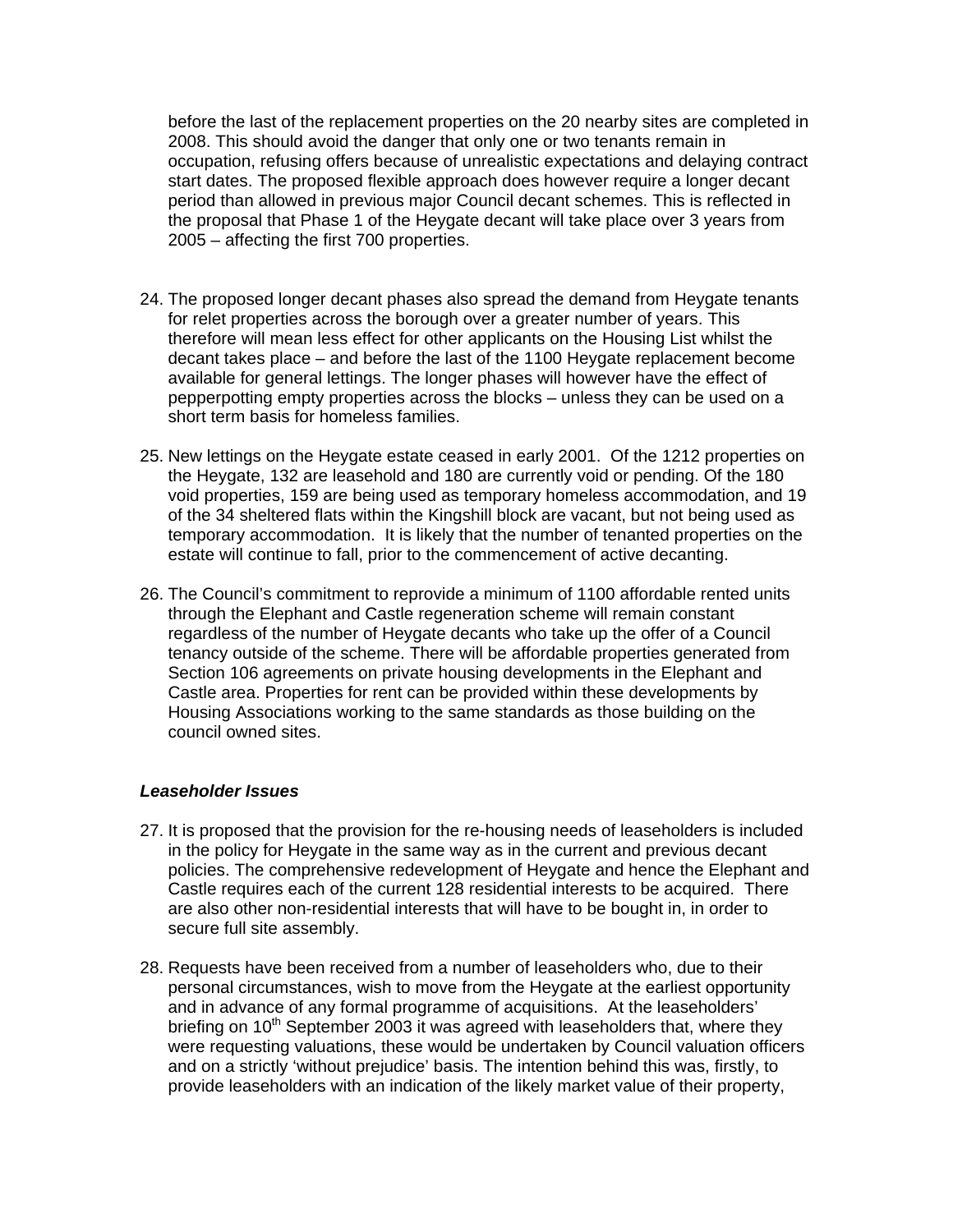and secondly, if they did wish to move quickly to allow for speedy progress to be made with leaseholders should funding become available.

- 29. To ensure that all third party interests in the Heygate site can be successfully acquired, the Council will, at the appropriate time, need to seek powers of compulsory acquisition. For negotiated acquisitions, the basis of assessment of purchase price will be based on the level of compensation that would be payable in a CPO situation. This will usually comprise the market value of the property, a home loss payment of 10% of market value plus disturbance costs such as professional fees and costs associated with moving and acquiring a replacement property.
- 30. Parties who have entered into these 'without prejudice' negotiations have employed professional representation to ensure that market value for the property is agreed and in due course paid for the respective interests.
- 31. In order to ensure fairness and transparency in these proposed early acquisitions it will be necessary to establish a methodology for prioritising expressions of interest in an early move from the estate. It is proposed that the mechanism for establishing priorities is based firstly on the location of the property on the estate in relation to the decant phasing plan, then on the personal circumstances of the individual leaseholder/commercial owner, and then on the date of application to the Council to sell their property.
- 32. At this stage, no indication of the availability of finance has been given to leaseholders, in order to avoid raising false hopes. Discussions with some leaseholders have however already established a clear, shared view as to current value and it is considered that these transactions could be advanced relatively quickly.
- 33. If agreed, the acquisitions will be made on the condition that no rehousing will be offered. If rehousing is a relevant issue then these properties will have to dealt with within the formal acquisition programme to follow. Similarly, leaseholders who wish to participate in any retained equity schemes developed as part of the main scheme cannot be dealt with as part of this early acquisitions programme. The negotiation of shared ownership retained equity schemes for people to buy a share in a higher valued property will form part of the procurement exercise to select housing association and developer partners.
- 34. Once properties are acquired and vacant possession is obtained, it will be possible to offer the properties for temporary lets for homeless households.
- 35. The October 2003 Heygate Update Bulletin (sent to all residents) confirmed that leaseholders who wished to take up the offer could have a valuation inspection carried out by a Council Valuer.
- 36. The Elephant and Castle Development Team has been contacted by 31 leaseholders and inspections have been carried out. Some of these leaseholders have merely wished a valuation to be carried out to assist in their own planning but are not necessarily looking to move immediately or earlier than necessary. Where leaseholders have expressed an interest in moving as soon as possible an allowance has been made to fund independent professional advice. Negotiations are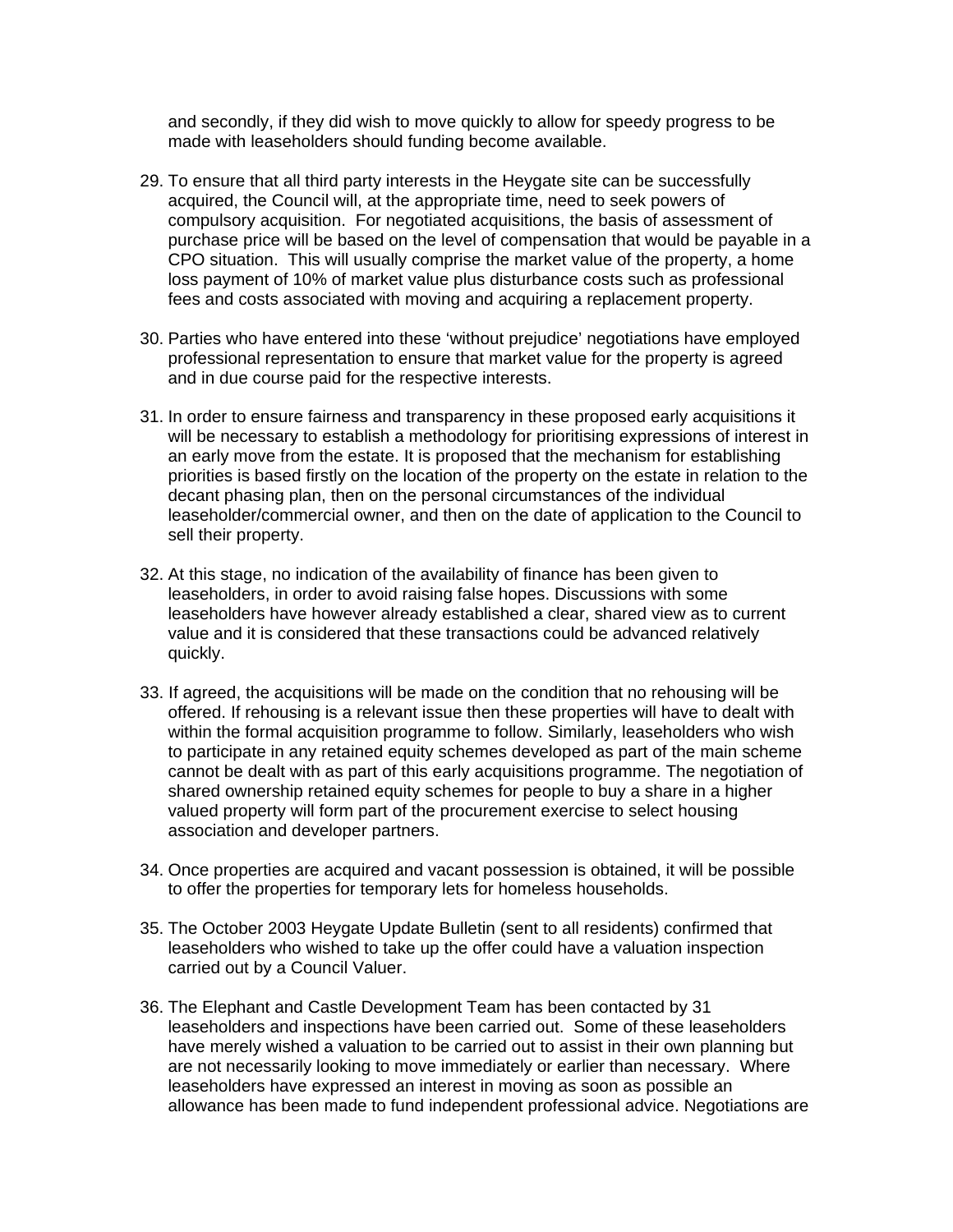being carried out with the professional representatives of 8 leaseholders, of which 6 have been agreed and 2 are still ongoing. In all cases agreement has been made expressly conditional on the availability of Council capital.

- 37. At no point has any leaseholder been given the impression that there are funds available as yet, although they have been told that bids have been made in order to commence site assembly at the earliest stage that the Council finds itself in a position to proceed.
- 38. In addition to the leaseholders there is an immediate additional acquisitions that might be completed at an early stage – the head and sub-leasehold interests in the petrol filling station at 139-147 Walworth Road in front of the Swanbourne block. Very preliminary discussions have also been commenced with the Crossways Church at 1 Deacon Way but there is no requirement there for an early move and in practice a 'Rule 5' equivalent re-instatement in likely to be the eventual basis of settlement.
- 39. As is summarised in paragraph 39, the total estimated possible expenditure on these early leasehold acquisitions (ie. those 31 or so leasehold acquisitions which it is assumed could possibly complete by March 2005) is £3.69m. This figure is based on those properties for which negotiations have been undertaken as well as properties where leaseholders have expressed an interest in early disposal.
- 40. It will be noted that some of the properties inspected will not wish to move to an early disposal to the Council, but that it is also likely that additional leaseholders may wish to move to an early disposal as their personal circumstances change. It is therefore considered that the figure of £3.69m will enable significant progress to be made in acquiring the properties of those leaseholders who wish to move over the course of 2004/2005. It is proposed that the funding required should initially be met from Housing capital resources and that Housing be reimbursed from the accumulating capital receipts within the scheme by at least 2008/09.
- 41. Should funding be approved at this meeting of the Executive, reminder letters will be sent out to all of the leaseholders who have had their properties valued but have not as yet reached agreement setting out the proposed terms of acquisition and inviting them to instruct professional advisers. This will ensure that each leaseholder who has expressed an interest in moving to this date is dealt with equitably.

#### **Conclusion**

42. The re-adoption of the 1998 decant policy for Heygate is being recommended for a number of reasons. The scheme depends on Heygate blocks being made available for re-development, to create the required capital value. Timing will be important for programme reasons, but more critically, the period of decant of specific blocks will need to be controlled to minimise management difficulties and inconvenience and risks for residents. In addition, the re-adoption of the principles of the 1998 policy will not only give residents a clear and open choice of landlord and area, but will also give the Council the flexibility to offer decanting solutions outside of the immediate regeneration scheme, without having an impact on the net number of new dwellings provided by the end of the redevelopment programme. Tenants who take up the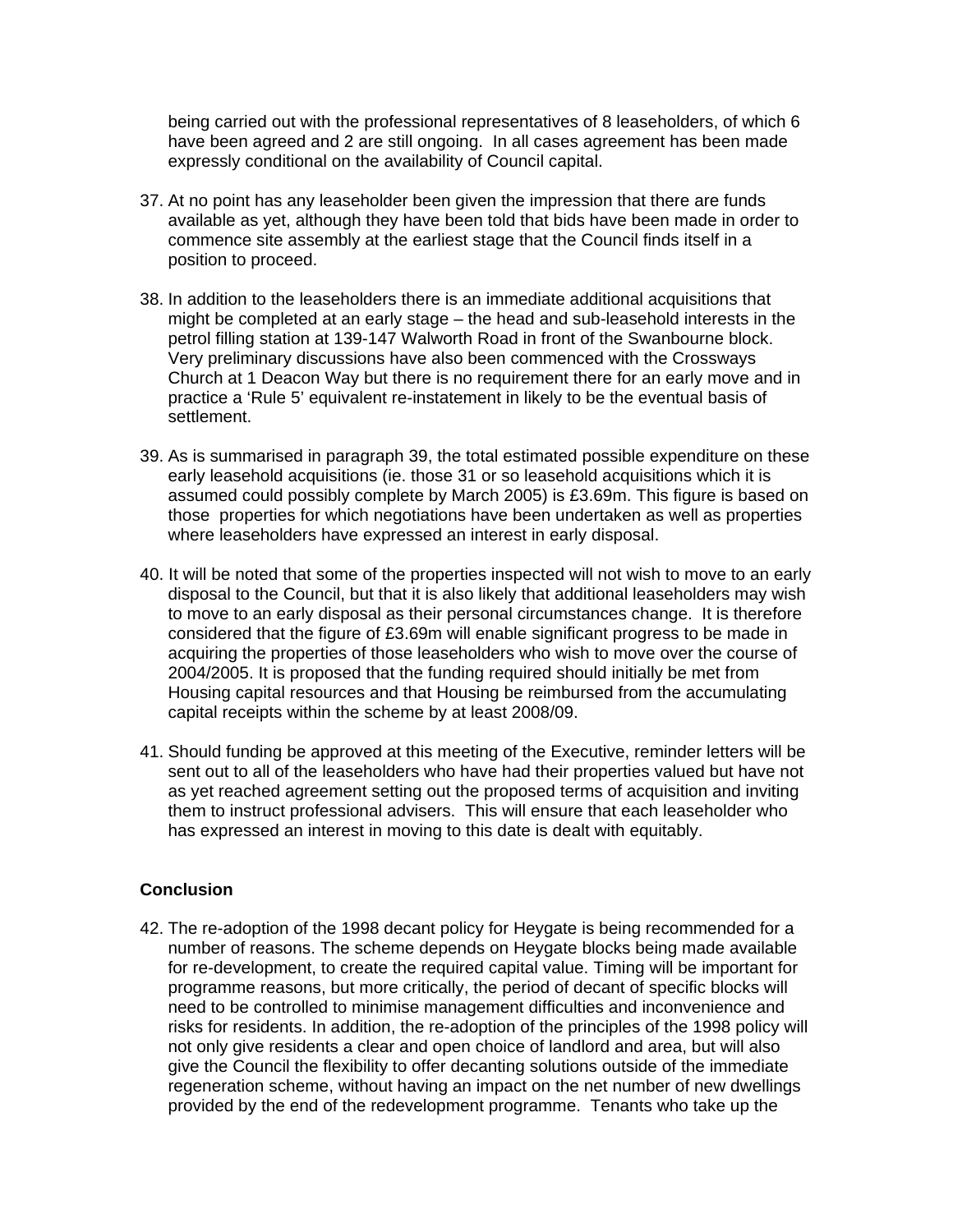offer of a Council re-let elsewhere in the borough will create a demand for properties at the expense of other applicants on the Housing List between 2005 and 2008 but will free up high quality new housing association properties to meet the needs of other applicants on the Housing List. The 1998 policy also allows tenants who qualify, the possibility of an extra bedroom, when being offered an existing Council property.

43. Many of the reasons given for the adoption of the decant policy apply equally for leaseholders. The suggested approach would ensure that when re-housing for tenants commences, there is a parallel process for leaseholders. In the appropriate cases, this would include consideration of individual leaseholders for re-housing as tenants.

## **Policy implications**

44. The allocations policy is currently under review and this will include consideration of overall decant issues, but this will not be included in time for the Heygate decant to start. Therefore, it is proposed that the Heygate estate is dealt with separately, in advance of the allocations review. This is in recognition of the tight programming required on such a large decant scheme, and the fact that full scale referencing needs to commence as early in 2004 as possible. An advance decision on Heygate decanting will also allow Council officers to proceed with negotiations with those leaseholders who have expressed an interest in early disposal.

## **Effect of proposed changes on those affected**

- 45. For the Council, the ability to take a more flexible approach to the re-housing of Heygate tenants would reduce the risks of the supply of new properties not being delivered at the right time, and would enable the decant of the estate to be completed in fewer phases. For the residents of Heygate, the reversion to the pre-2002 decant policy would not only represent a clear choice of landlord, but also a smoother and speedier transition from the old estate to their new homes, making personal planning more tangible.
- *46.* For the leaseholders who are seeking to negotiate sale of their interests to the Council relatively early in the process, the recommended approach provides a degree of certainty. The recovery of any number of properties in this way obviously also contributes to the delivery of overall programme.
- *47.* The affect on those affected by the enactment of these proposals will be closely monitored to ensure that no disadvantage arises.

## **Resource implications**

48. The funding arrangements to deliver the Heygate decanting will be contained within the overall capital costs of the Elephant and Castle regeneration, which will be the subject of a separate report from the Elephant and Castle Project Team. The costs for Heygate are essentially those of securing vacant possession, ie. home loss, disturbance and leasehold acquisition. It is assumed that the cost of demolition will fall to a third party and will therefore be netted off the land receipt. The table below profiles all tenant home loss and disturbance costs for 7 years of the programme,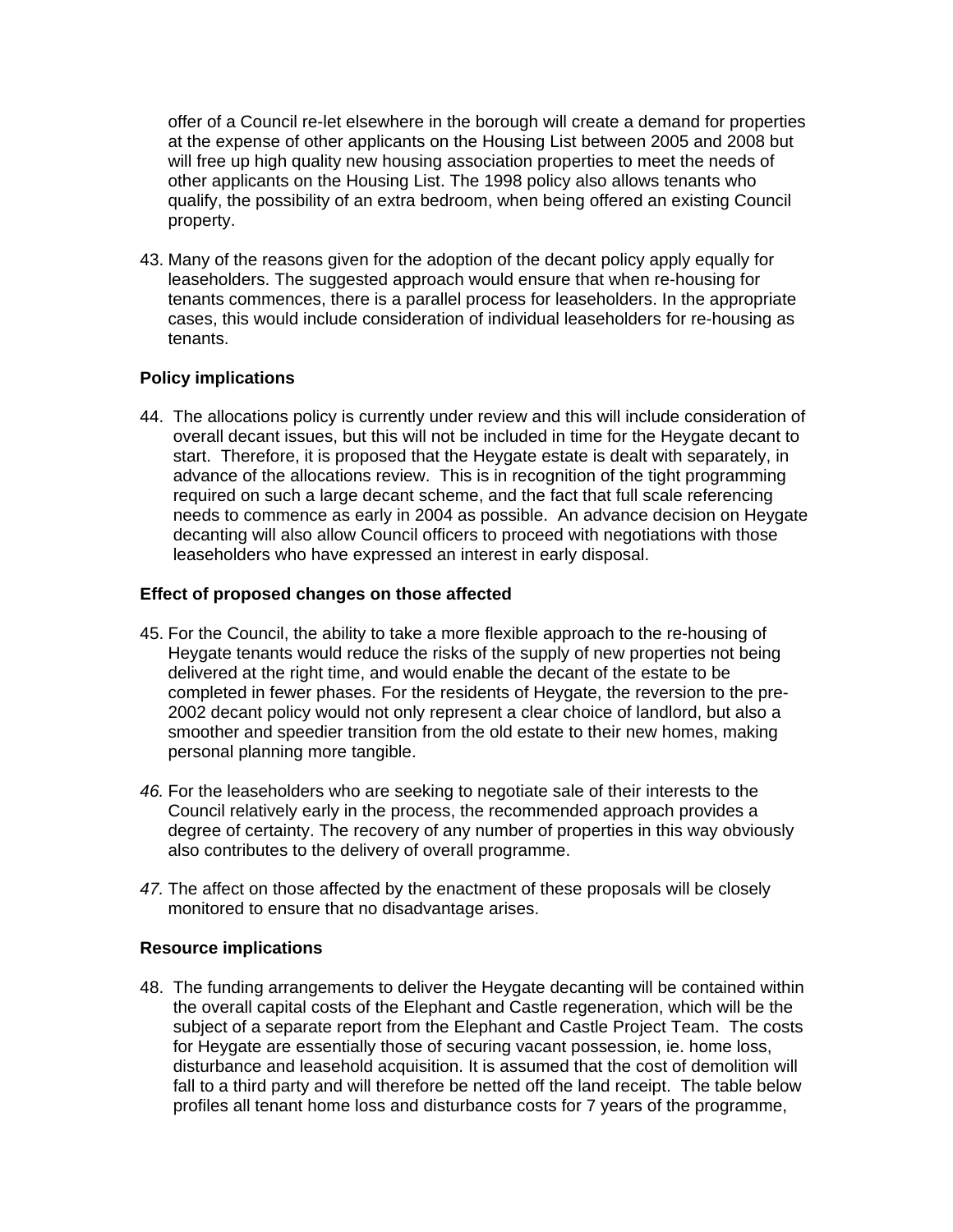based on working estimates totalling £3.5m. The table also incorporates leasehold acquisition costs for those 30 or so acquisitions which are anticipated to complete within 2004/5, estimated at £3.69m. Estimated acquisition costs for the 96 or so remaining leaseholds which will be acquired by the Council in 2005/6 and beyond will be contained within a future report.

|                 | 2004/5    | 2005/6 | 2006/7 | 2007/8  | 2008/9    | 2009/10 & | Total     |
|-----------------|-----------|--------|--------|---------|-----------|-----------|-----------|
|                 |           |        |        |         |           | 20010/11  |           |
| <b>Homeloss</b> | 24,800    | 43.400 | 21,700 | 669,600 | 1,162,500 | 905,200   | 2,827,200 |
| Disturbance     | 6,000     | 10,500 | 5.250  | 162,000 | 281,250   | 219,000   | 684,000   |
| <b>Subtotal</b> | 30,800    | 53.900 | 26.950 | 831,600 | 1,443,750 | 1,124,200 | 3,511,200 |
| Leasehold       |           |        |        |         |           |           |           |
| Acquisition     | 3,690,000 |        |        |         |           |           | 3,690,000 |
| <b>Totals</b>   | 3,720,800 | 53,900 | 26,950 | 831,600 | 1,443,750 | 1,124,200 | 7,201,200 |

Note: The resource information for leasehold acquisition is for the early purchases only.

#### **Chief Finance Officer Concurrent**

- 49. The costs outlined in this report are those required to ensure that there is vacant possession of the Heygate estate and are a part of the Elephant and Castle regeneration project. These are currently estimated to be £7.201m for the period 2004/05 to 2010/11. It would be anticipated at this stage that these costs will vary during this period but will be reviewed through financial monitoring procedures. The decant arrangements will also have an impact on the operation of the revenue aspects of the housing revenue account, the impact of these will be determined through the business planning process.
- 50. The costs detailed above are to be initially funded from the housing capital resources. The expenditure will be the responsibility of the Elephant and Castle Development Team with monitoring of expenditure taking place in conjunction with the Housing Department to assess the level of spend and the resources it will require.
- 51. Ultimately, the resources used to fund these costs will be reimbursed to Housing to which recommendation 2 refers. This will take place through two mechanisms:

a). As properties in the regeneration area are disposed of the receipt will be available to Housing. This is allowable under regulation 18 of the Local Authorities (Capital Finance and Accounting)(England) Regulations 2003. To be able to utilise its provisions, which allows spending on regeneration projects to be recovered from housing (non RTB) disposals, the Council must specify its anticipated expenditure on the Elephant and Castle project. It is understood that this is to be undertaken in the future by the Elephant and Castle Development Team.

b). By reducing the housing pooling requirement. Again receipts would be available to Housing. Under regulations 20 and 19 a proportion of the costs of purchasing dwellings in one year can be used to reduce capital receipts obtained in the following year, reducing the pooling requirement.

#### **Housing Investment Implications (inv/ii/1454/cmc)**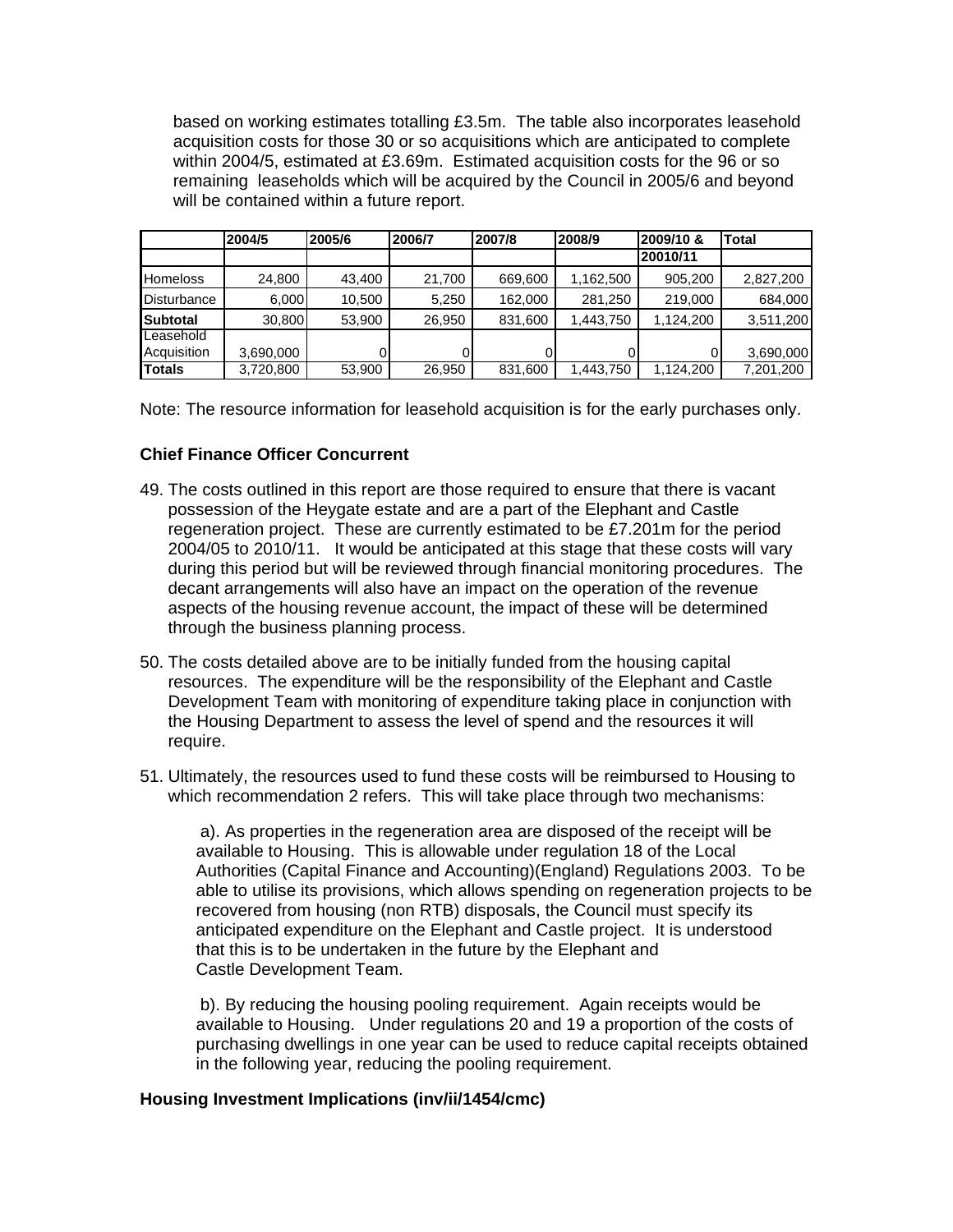- 52. The 2004/05 Housing Investment Programme includes resources made available in line with the estimated expenditure profile at 45. An estimated 96 remaining leaseholds will be acquired in 2005/06 and beyond but no additional allowance has been made for these, as estimated costs have not been identified at this stage.
- 53. Housing expects Capital receipts by 2008/09 at the latest to enable its obligations to meet Decent Homes standards to be met by the target date of 2010.

## **Consultation**

- 54. Three surveys of Heygate residents have been carried out within the last three years; a MORI survey in 1999, a Council housing needs survey in 2002 and research carried out by Marketlink consultants in 2003. The latter formed part of a wider consultation exercise which commenced in June 2003 to mark the launch of the draft Framework for Development. A public exhibition for the wider community was held at the Elephant and Castle shopping centre, followed by a six-day exhibition on the Heygate estate to which Heygate residents were invited on a block-by-block basis. Further meetings were held with Community Councils, Neighbourhood Forums and Tenants and Residents Associations. The Heygate T&RA has held fortnightly project meetings which have been attended by Council officers from within Housing and the Elephant and Castle project team, and in addition, special interest general meetings have been held separately for leaseholders, tenants and residents of the Kingshill sheltered unit. A detailed survey of the 14 remaining sheltered residents is due to take place early in 2004, in advance of the commencement of in-depth referencing of the entire estate. As a result of one of the leaseholder meetings, the approach of 'without prejudice' discussions with individual leaseholders was adopted.
- 55. The referencing exercise, due to commence when the policy position is agreed, will help to inform people about the decant policy and any variant of it that applies.

# **SUPPLEMENTARY ADVICE FROM OTHER OFFICERS**

## *Borough Solicitor and Secretary*

- 56 (i ) Members are asked to note the changes that have been made to the council's current decant policy, and the reason for the changes. Members should note that, the policy is being amended to take into account the results of the MORI survey which took place in 1999.
- (ii) Members should note that the proposed amendment to the policy, recognises the fact that the overall policy on allocations will shortly be changed, and that there is a need to set out the decant policy which will govern this scheme. The amendment recognises the wishes of some tenants living on the Heygate estate to be given the option to remain secure tenants by being made an offer of accommodation from the council's own housing stock.
- (iii) The proposed changes recognise the consultation that has been carried out by the council in accordance with section 105 of the Housing Act 1985 and the need to give effect to that consultation.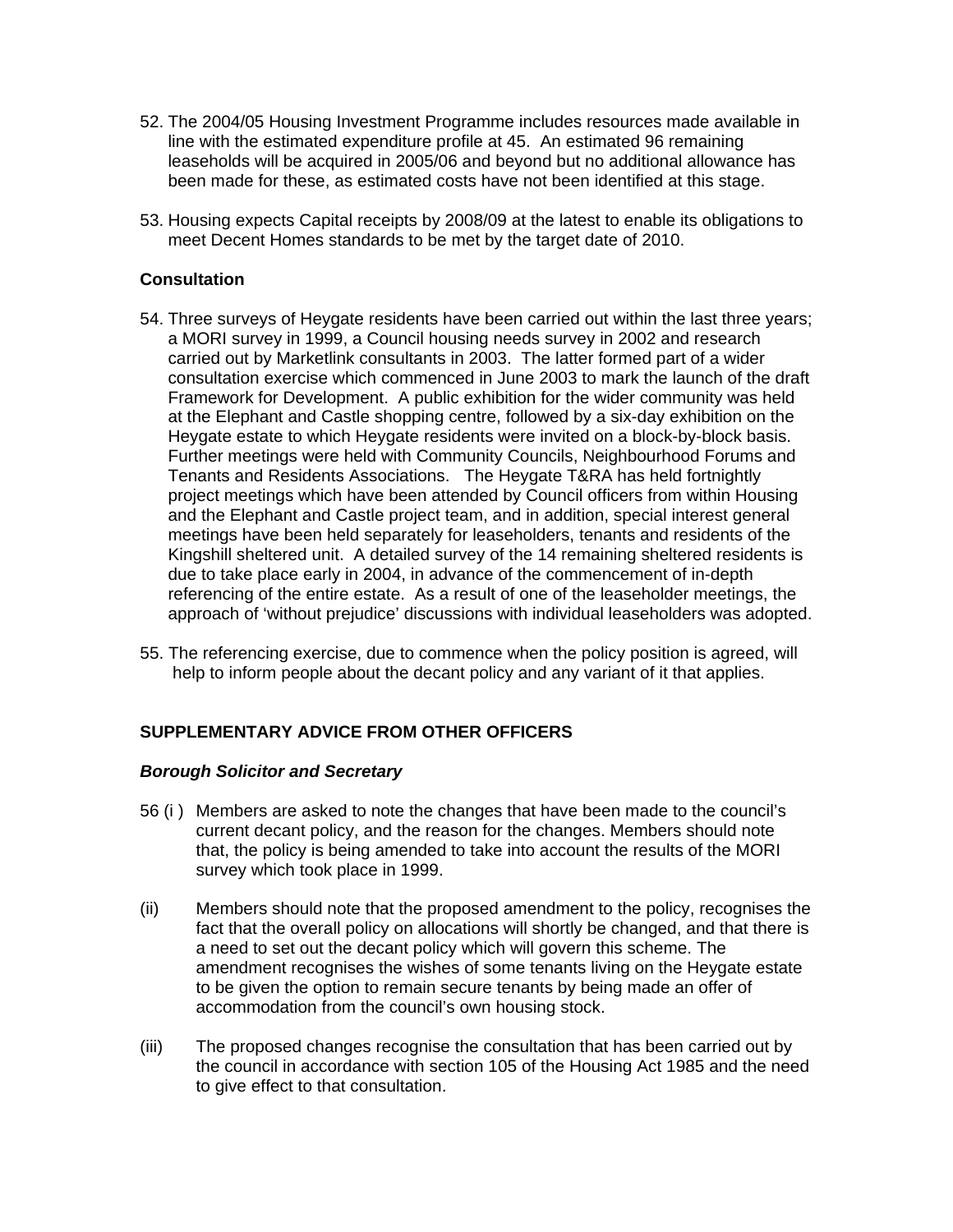- *(iv)* It also provides that under- occupiers on the Heygate who are being decanted, will not be treated less favourably, than other under-occupiers, under the council's existing policy.
- *(v)* Members should also note, that the flexibility introduced by the proposed Heygate decant arrangements, is likely to make a legal challenge to the council's policy, less likely.

## **REASONS FOR URGENCY**

57 To enable the rehousing referencing exercise for Heygate Estate to be commenced forthwith. The council has already made a commitment by estate newsletter that this would start in March, and whilst the delay until now can be explained, the next major consultation with Heygate tenants is already ongoing. It will not be acceptable for this exercise, which concludes on  $22<sup>nd</sup>$  May 2004 to have not agreed the decant policy for Heygate that will enable referencing to begin. For this reason, this report cannot wait until a later meeting of the Executive. The referencing exercise underpins all the next stages of development and consultation work required to advance the regeneration of the Elephant and Castle. A delay in considering this matter will also have immediate programme implications.

## **REASONS FOR LATENESS**

58 To enable further advice to be taken on elements of the proposed policy, that will maximise the range of housing choices available to Heygate residents.

| <b>Background Papers</b>                         | <b>Held At</b>                                                       | <b>Contact</b>                      |
|--------------------------------------------------|----------------------------------------------------------------------|-------------------------------------|
| Heygate project files, decant policy<br>reports. | a) Housing Regeneration<br>Initiatives, 9 Larcom                     | a) Maurice Soden<br>020 7525 7810   |
|                                                  | Street, SE17 1RX,                                                    |                                     |
|                                                  | b) Housing Options,                                                  | b) Miny Jansen                      |
|                                                  | Chatelaine House, 186<br>Walworth Road SE17,                         | 020 7525 4089                       |
|                                                  | c) Coburg House, 63-67<br>Newington Causeway,<br>SE <sub>1</sub> 6LS | c) Paul Scaplehorn<br>020 7525 4909 |